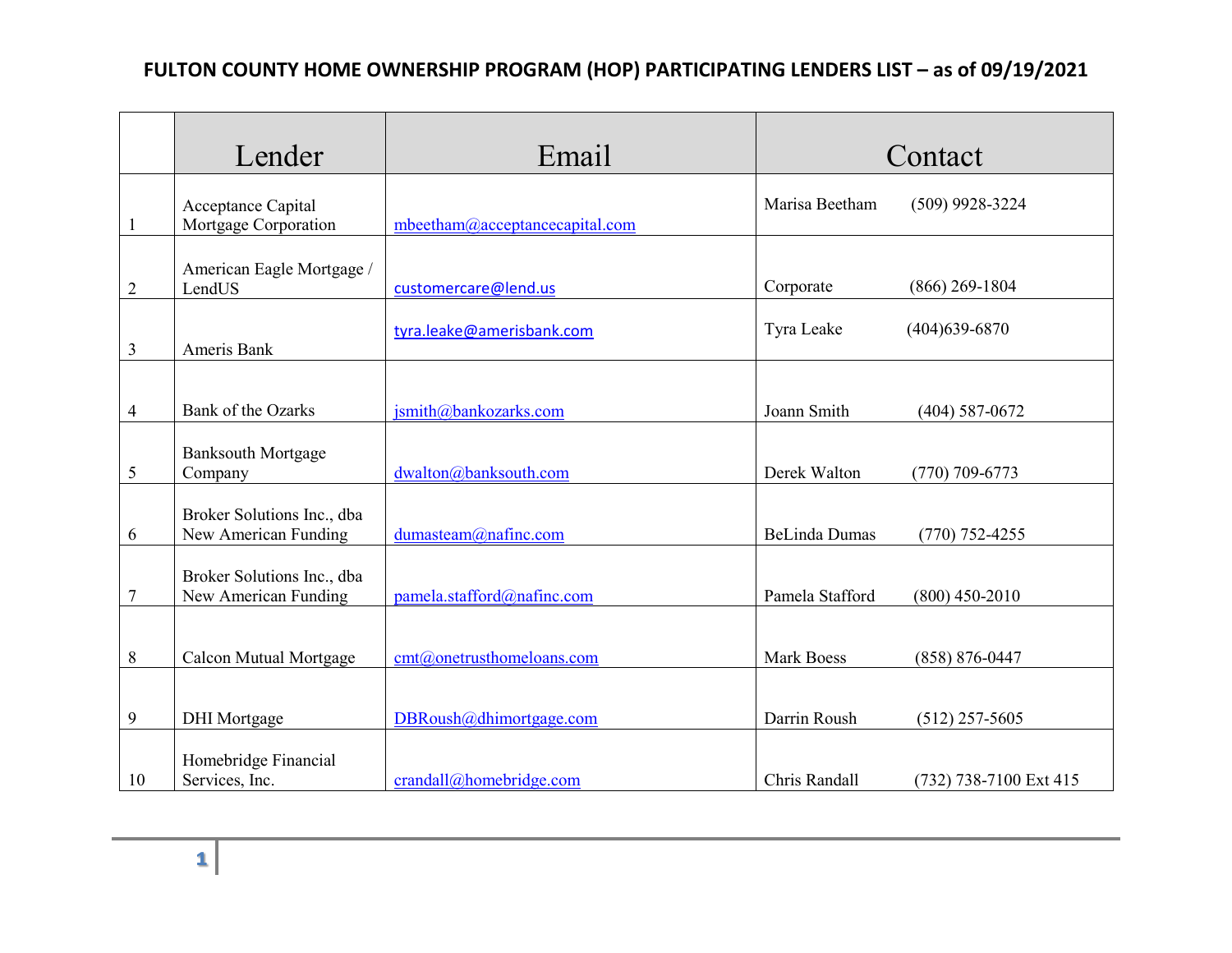## **FULTON COUNTY HOME OWNERSHIP PROGRAM (HOP) PARTICIPATING LENDERS LIST – as of 09/19/2021**

|    | Lender                                                   | Email                              | Contact            |                        |
|----|----------------------------------------------------------|------------------------------------|--------------------|------------------------|
| 11 | HomeStar Financial<br>Services                           | See website at Homestarfc.com      | Corporate          | $(770)$ 503-0380       |
| 12 | Nation's Reliable Lending,<br><b>LLC</b>                 | jennifer.whitfield@nrlmortgage.com | Jennifer Whitfield | $(713)$ 275-1300       |
| 13 | New American Funding                                     | pamela.stanford@nafinc.com         | Pamela Stafford    | $(800)$ 450-2010 x4890 |
| 14 | Panorama Mortgage Group,<br>LLC dba Legacy Home<br>Loans | sdavid@panoromamortgage.com        | Kathy David        | $(702)$ 588-5430       |
| 15 | <b>Paramount Residential</b><br>Mortgage Group, Inc.     | lorenanochez@prmg.net              | Lorena Nochez      | $(951) 547 - 6353$     |
| 16 | Primary Residential<br>Mortgage, Inc.                    | programs@primeres.com              | Michelle Gilbert   | $(800)$ 255-2792       |
| 17 | RS Mortgage Services LLC                                 | info@rsmortgagelle.com             | Seth Wiredu        | $(678)$ 308-6857       |
| 18 | RS Mortgage Services LLC                                 | kevbassil@gmail.com                | Kevin Bassil       | $(404)$ 936-5296       |